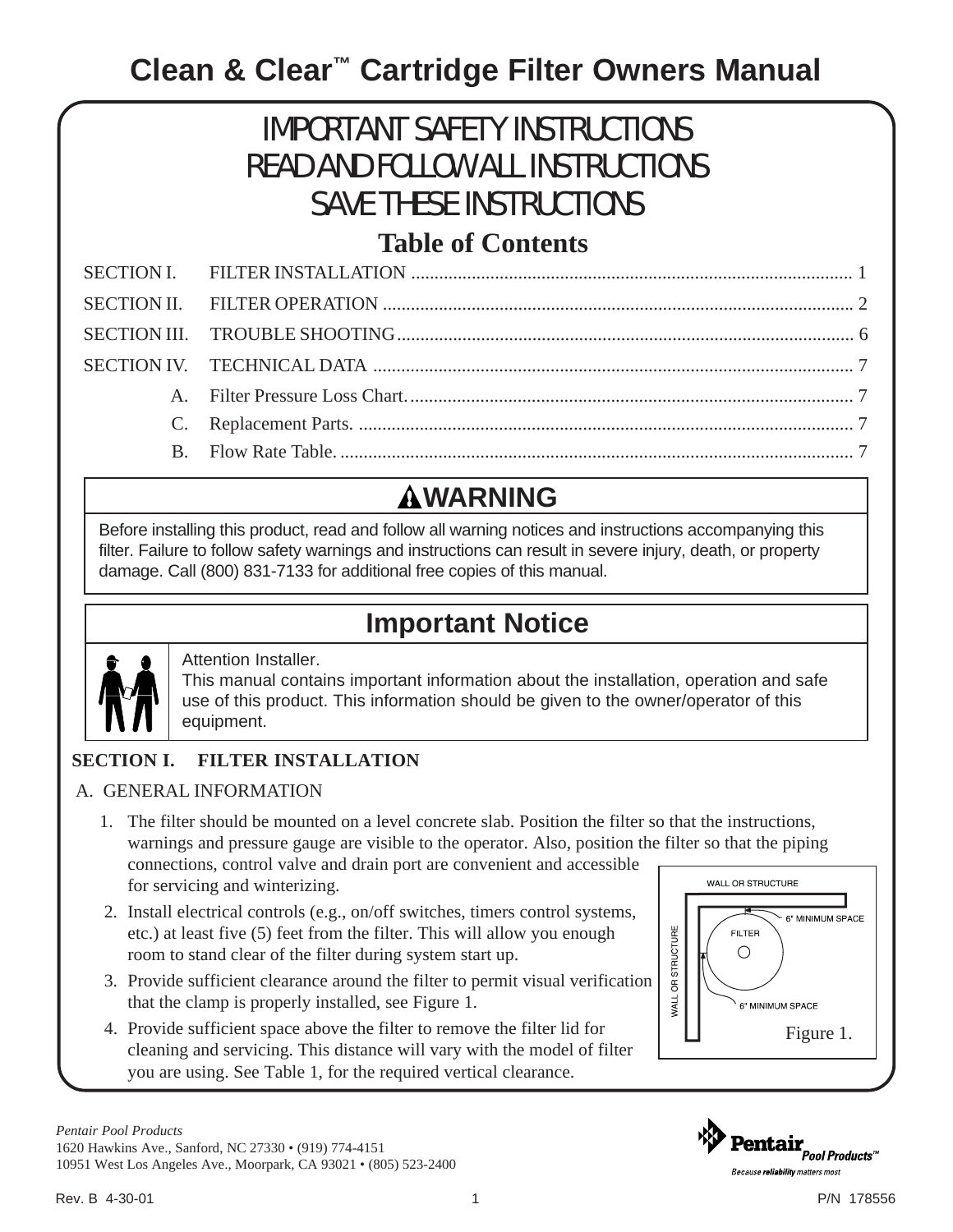# **WARNING**

Risk of electrical shock or electrocution. Position the filter and High Flow™ manual air relief valve to safely direct water drainage and purged air or water. Water discharged from an improperly positioned filter or valve can create an electrical hazard that can cause severe personal injury as well as damage property.

5. When installing the High Flow™ manual air relief valve use the O-ring only, there is no need for thread sealing compounds. Position the filter to safely direct water drainage. Rotate the valve to safely direct purged air or water. Water discharged from an improperly positioned filter or valve can create an electrical hazard as well as damage property.

| TABLE 1.    |                |
|-------------|----------------|
|             | Vertical       |
| Size        | Clearance Req. |
| 50 sq. ft.  | 30 in.         |
| 75 sq. ft.  | 38 in.         |
| 100 sq. ft. | 60 in.         |
| 150 sq. ft. | 68 in.         |
| 200 sq. ft. | 68 in.         |
|             |                |

6. Make all plumbing connections in accordance with local plumbing and building codes. Filter plumbing connections are provided with an O-ring seal. Use only a silicone base lubricant on the O-rings. Do not use pipe joint

compound, glue or solvent on the bulkhead connections.

- 7. The base of this filter is provided with two (2) mounting bosses for the purpose of anchoring the filter to the concrete.
- 8. The maximum working pressure of this filter is 50 psi. Never subject this filter to pressure in excess of this amount, even when conducting hydrostatic pressure tests. Pressures above 50 psi can cause the lid to be blown off, which can result in severe injury, death or property damage.

When performing hydrostatic pressure tests or when testing for external leaks of the completed filtration and plumbing system, ensure that the Maximum Pressure that the filtration system will be subjected to DOES NOT EXCEED THE MAXIMUM WORKING PRESSURE OF ANY OF THE COMPONENTS CONTAINED WITHIN THE SYSTEM. In most cases, the maximum pressure will be stated on each component of the system.

If doubt exists as to the pressure to which the system will be subjected, install an ASME approved automatic Pressure Relief or Pressure Regulator in the circulation system for the lowest working pressure of any of the components in the system.

### **SECTION II. FILTER OPERATION**

| <b>AWARNING</b>                                                                                                                                                                                                                                                                                                                                                                                                     |
|---------------------------------------------------------------------------------------------------------------------------------------------------------------------------------------------------------------------------------------------------------------------------------------------------------------------------------------------------------------------------------------------------------------------|
| THIS FILTER OPERATES UNDER HIGH PRESSURE. WHEN ANY PART OF THE CIRCULATING SYSTEM<br>(e.g., LOCK RING, PUMP, FILTER, VALVES, ETC.) IS SERVICED, AIR CAN ENTER THE SYSTEM AND<br>BECOME PRESSURIZED. PRESSURIZED AIR CAN CAUSE THE LID TO BLOW OFF WHICH CAN RESULT<br>IN SEVERE INJURY, DEATH, OR PROPERTY DAMAGE. TO AVOID THIS POTENTIAL HAZARD, FOLLOW<br>THESE INSTRUCTIONS.                                    |
| BEFORE REPOSITIONING VALVES AND BEFORE BEGINNING THE ASSEMBLY, DISASSEMBLY, OR ADJUSTMENT<br>OF THE LOCK RING OR ANY OTHER SERVICE OF THE CIRCULATING SYSTEM: (A) TURN THE PUMP OFF AND<br>SHUT OFF ANY AUTOMATIC CONTROLS TO ASSURE THE SYSTEM IS NOT INADVERTENTLY STARTED DURING<br>THE SERVICING; (B) OPEN AIR RELIEF VALVE; AND (C) WAIT UNTIL ALL PRESSURE IS RELIEVED -PRESSURE<br>GAUGE MUST READ ZERO (0). |
| 2. WHENEVER INSTALLING THE FILTER LOCK RING, FOLLOW THE FILTER LOCK RING INSTALLATION<br>INSTRUCTIONS EXACTLY.                                                                                                                                                                                                                                                                                                      |
| ONCE SERVICE ON THE CIRCULATING SYSTEM IS COMPLETE, FOLLOW SYSTEM RESTART INSTRUCTIONS<br>3.<br>EXACTLY.                                                                                                                                                                                                                                                                                                            |
| MAINTAIN CIRCULATION SYSTEM PROPERLY. REPLACE WORN OR DAMAGED PARTS IMMEDIATELY (e.g., lock<br>ring, pressure gauge, relief valve, O-rings, etc.)                                                                                                                                                                                                                                                                   |
| BE SURE THAT THE FILTER IS PROPERLY MOUNTED AND POSITIONED ACCORDING TO THE INSTRUCTIONS<br>5 <sub>1</sub><br>PROVIDED.                                                                                                                                                                                                                                                                                             |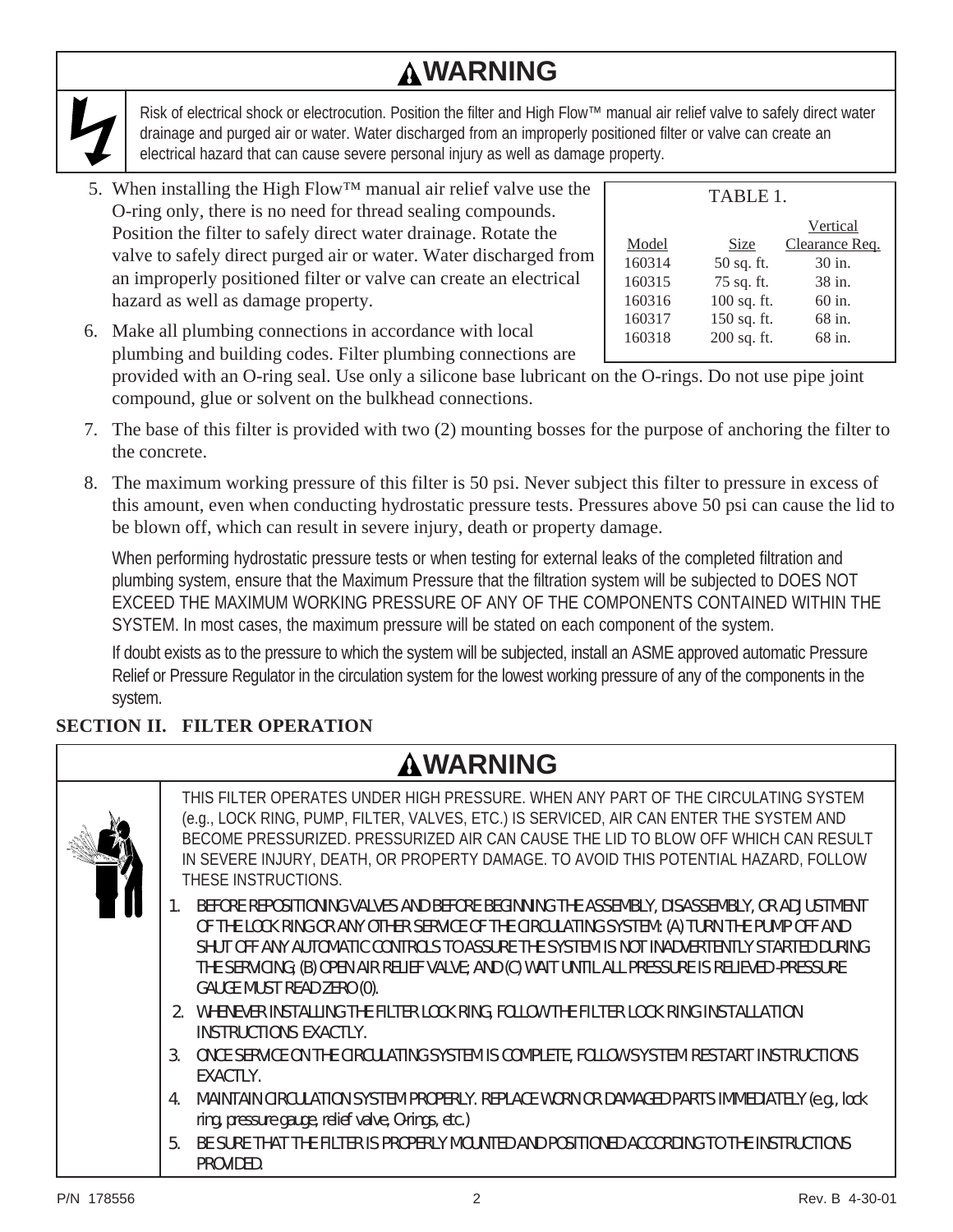#### A. GENERAL INFORMATION

- 1. This filter operates under pressure. When the lock ring is installed properly and operated without air in the water system, this filter will operate in a safe manner.
- 2. The maximum working pressure of this filter is 50 psi. Never subject this filter to pressure in excess of this amount - even when conducting hydrostatic pressure tests. Pressures above 50 psi can cause the lid to be blown off, which can result in severe injury, death or property damage.

When performing hydrostatic pressure tests or when testing for external leaks of the completed filtration and plumbing system, ensure that the Maximum Pressure that the filtration system will be subjected to DOES NOT EXCEED THE MAXIMUM WORKING PRESSURE OF ANY OF THE COMPONENTS CONTAINED WITHIN THE SYSTEM. In most cases, the maximum pressure will be stated on each component of the system.

If doubt exists as to the pressure to which the system will be subjected, install an ASME approved automatic Pressure Relief or Pressure Regulator in the circulation system for the lowest working pressure of any of the components in the system.

3. The pressure gauge is the primary indicator of how the filter is operating. Maintain your pressure gauge in good working order.





Your filter is a piece of machinery, do not tamper with it, attempt to disassemble it or otherwise adjust it unless you fully understand it's operation. Serious injury or death can occur if the equipment is improperly handled. Consult a pool service professional for maintenance and service assistance.

- 4. Clean your filter when pressure reads between 8-10 psi higher than the original starting pressure. Your filter pressure reading will increase as it removes dirt from your pool. However, this buildup of pressure will vary due to different bathing loads, temperature, weather conditions, etc.
	- a. MY ORIGINAL STARTING PRESSURE IS \_\_\_\_\_\_\_\_\_\_\_ psi (pounds per square inch). I SHOULD CLEAN THE FILTER CARTRIDGES AT \_\_\_\_\_\_\_\_\_\_\_ psi

### **NOTE**

When the cartridge element filter is used on new pools and after cleaning the elements, introduce into the system .5 pounds of diatomaceous earth per every 100 square feet of filter area, (a one-pound coffee can equals .5 pounds of diatomaceous earth). Mix the diatomite with water and pour it into the skimmer after the pump is primed and the system is operating. This will enhance the filtration of your water.

### B. LOCK RING INSTALLATION INSTRUCTIONS

These instructions MUST BE FOLLOWED EXACTLY to prevent the lid from blowing off during system restart or later operation.

- 1. Perform the following steps before working on any part of the circulating system (e.g., lock ring, pump, filter, valves, etc.).
	- a. Turn the pump off and shut off any automatic controls to ensure that the system is not inadvertently started during servicing.
	- b. Open the High Flow™ manual air relief valve.
	- c. Wait until all pressure is relieved. **Never attempt to assemble, disassemble or adjust the filter lock ring while there is any pressure in the filter.**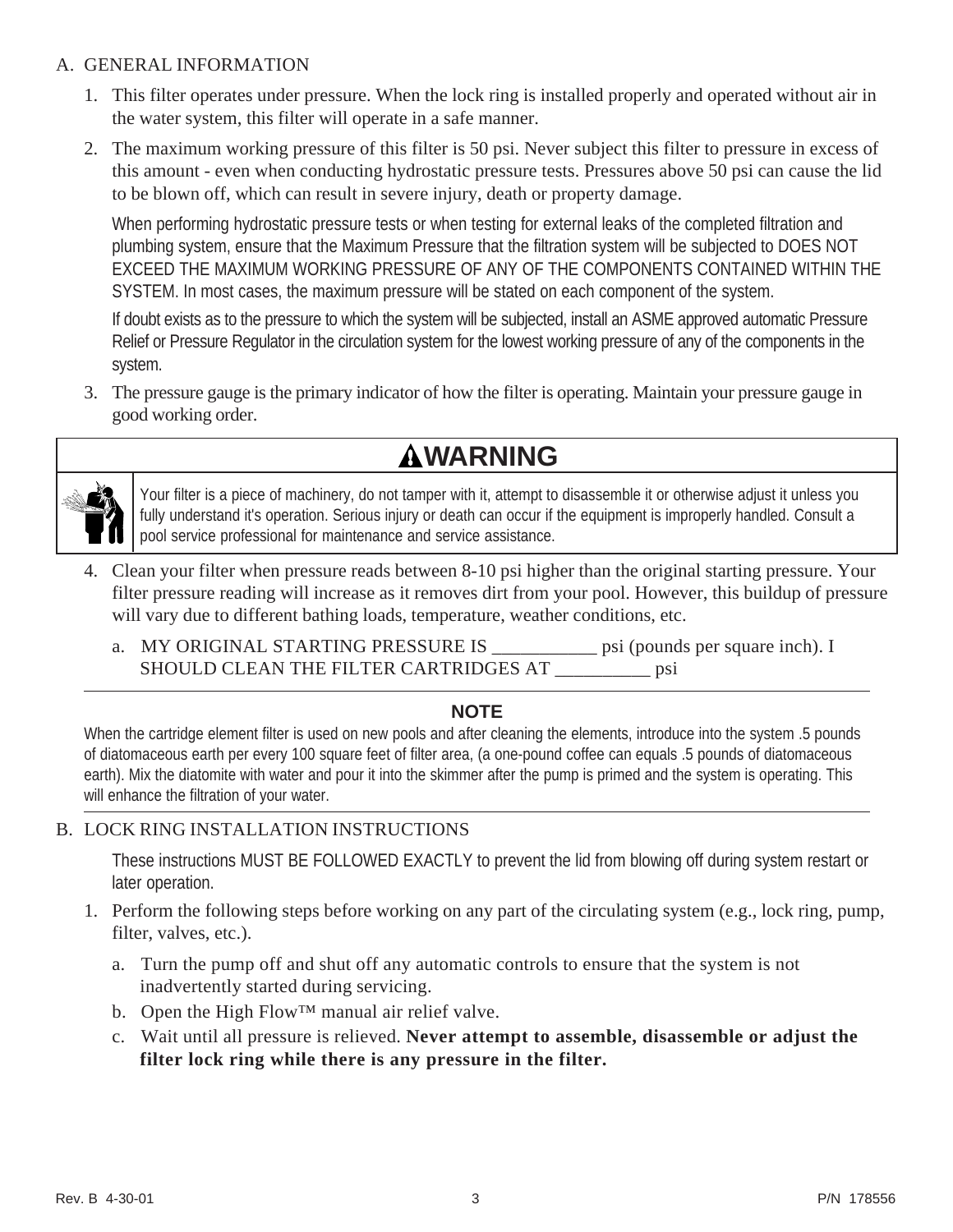# **WARNING**



THIS FILTER OPERATES UNDER HIGH PRESSURE. WHEN ANY PART OF THE CIRCULATING SYSTEM (e.g., LOCK RING, PUMP, FILTER, VALVES, ETC.) IS SERVICED, AIR CAN ENTER THE SYSTEM AND BECOME PRESSURIZED. PRESSURIZED AIR CAN CAUSE THE LID TO BE BLOWN OFF WHICH CAN RESULT IN SEVERE INJURY, DEATH, OR PROPERTY DAMAGE. TO AVOID THIS POTENTIAL HAZARD, FOLLOW THESE INSTRUCTIONS.

- 2. Be certain the O-ring is in position in the lower tank half. Place the filter lid over the lower tank half, making sure it is fully and firmly seated on the tank half, see Figure 2.
- 3. Place lock ring over the tank lid, and centering the lock ring on the threads of the tank body. Turn the lock ring clockwise until the safety latches click and the lock ring hits the stops on the body. DO NOT ATTEMPT TO OVER-TIGHTEN THE LOCK RING AFTER LOCK RING HAS HIT THE STOPS ON THE BODY.
- 4. Follow the System Restart Instructions in Section C.

### C. SYSTEM RESTART INSTRUCTIONS

### **WARNING**



THIS FILTER OPERATES UNDER HIGH PRESSURE. WHEN ANY PART OF THE CIRCULATING SYSTEM (e.g., LOCK RING, PUMP, FILTER, VALVES, ETC.) IS SERVICED, AIR CAN ENTER THE SYSTEM AND BECOME PRESSURIZED. PRESSURIZED AIR CAN CAUSE THE LID TO BE BLOWN OFF WHICH CAN RESULT IN SEVERE INJURY, DEATH, OR PROPERTY DAMAGE. TO AVOID THIS POTENTIAL HAZARD, FOLLOW THESE INSTRUCTIONS.

- 1. Open the High Flow<sup>TM</sup> manual air relief valve until it snaps into the full open position (this only **requires a quarter turn counterclockwise**). Opening this valve rapidly releases air trapped in the filter.
- 2. Stand clear of the filter tank, then start the pump.
- 3. Close the High Flow<sup>™</sup> manual air relief valve after a steady stream of water appears.
- 4. The system is not working properly if either of the following conditions occur.
	- a. A solid stream of water does not appear within 30 seconds, after the pump's inlet basket fills with water.
	- b. The pressure gauge indicates pressure before water outflow appears.

If either condition exists, **shut off the pump immediately**, open valves in the water return line to relieve pressure, and clean the air relief valve, see Section F. Cleaning the High Flow™ manual air relief valve. If the problem persists, call (800) 831-7133 for assistance.



### D. CLEANING THE FILTER

## **WARNING**

The following information should be read carefully since it outlines the proper manner of care and operation for your filter system. As a result of following these instructions and taking the necessary preventative care, you can expect maximum efficiency and life from your filter system.

# **ACAUTION**



Please heed all manufacturers' posted instructions, warnings and cautions when using Baquacil® or Baqua Clean®.

1. Turn the pump off, shut off any automatic controls to ensure that the system is not inadvertently started during servicing.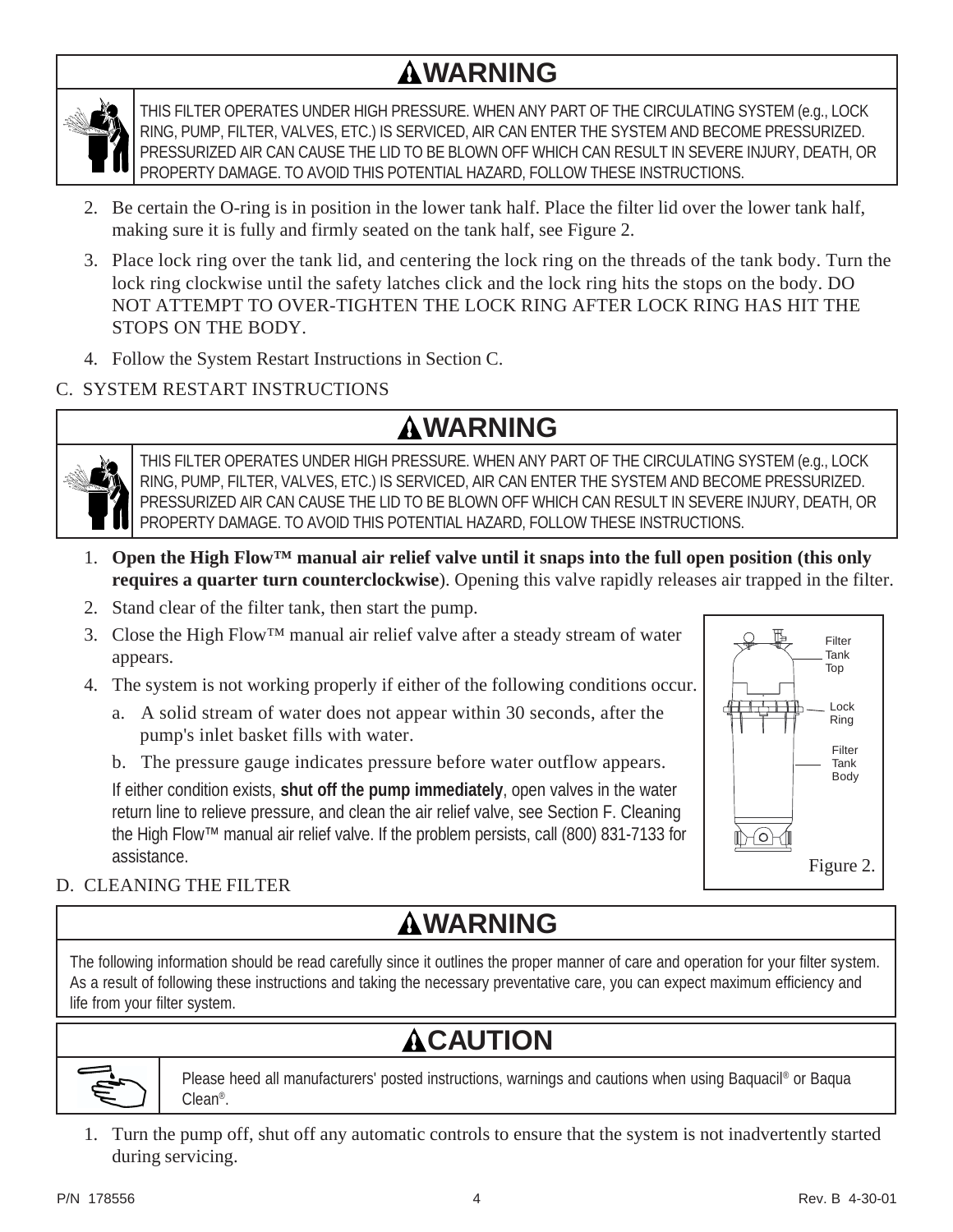2. Open the filter High Flow™ manual air relief valve, (and the waste drain valve, or cap, if your system has one).

### **NOTE**

Special care must be taken when cleaning cartridge element used in a swimming pool or spa using Baquacil® as a sanitizer. Because of the way Baquacil<sup>®</sup> works, the cartridge element must be cleaned more thoroughly and more frequently than in a chlorine system. If extreme care is not taken to completely remove all residue from the cartridge element, a buildup will occur. This buildup will significantly shorten the life of the cartridge element.

Baquacil® is a mild coagulant which combines bacterial cells as well as other small particles contributed by the environment, bathers, etc. into particles large enough to be trapped by the filter. In comparison with all other trapped contaminants in a typical pool or spa the amount of bacterial cells that are deposited on the filter is minimal. The resulting deposit is a gray sticky film which can only be removed with Baqua Clean®. If TSP or any TSP type cleaner is used prior to stripping the film, the cleaner and the gray film will combine to form a gum-like substance. Once this occurs, the substance cannot be removed from the media and the cartridge element must be replaced.

- 3. Remove hair and lint strainer pot lid and clean basket. Replace basket and secure lid.
- 4. Disconnect air relief drain hose if installed.
- 5. Remove locking ring by depressing safety latches on both sides of ring and rotate counterclockwise, then remove tank lid.
- 6. Remove the element assembly by placing hands in lifting handles and pulling straight up on the element assembly.
- 7. Remove the cartridge element from the center support tube.
- 8. Using a garden hose with a nozzle, direct water spray at the cartridge element to dislodge and wash away accumulated foreign matter. Water may be sprayed at the outside as well as the inside of the cartridge element for thorough cleaning.
- 9. Turn the cartridge element over several times during the washing operation to clean the media thoroughly.
- 10. Clean and remove debris from inside the filter tank and from the O-ring and O-ring groove on the tank body.
- 11. Replace clean cartridge element on support tube and install assembly into the filter tank body, aligning the arrow on the support tube with the inlet port of the filter, making sure it is fully seated. Make sure the internal air relief screen is attached to the top of the element support tube.
- 12. Replace the tank lid onto the tank body making sure it is fully and firmly seated on the tank body.
- 13. Place lock ring over tank lid, and centering the lock ring on the threads of the tank body, turn the lock ring clockwise until the safety latches click and the lock ring hits the stops on the body. DO NOT ATTEMPT TO OVER-TIGHTEN THE LOCK RING AFTER LOCK RING HAS HIT THE STOPS ON THE BODY.

### **NOTE**

Any time the filter tank is opened, and/or element assembly is removed, be sure to generously coat the O-ring with silicone lubricant before reassembling the unit. DO NOT USE PETROLEUM BASED LUBRICANTS BECAUSE THEY HAVE A DETERIORATING EFFECT ON RUBBER.

14. Replace drain cap and reinstall High Flow™ manual air relief valve drain hose if used.

#### E. REPLACING CARTRIDGE ELEMENT

Cartridge element life will vary with pool conditions such as bather load, wind, dust, etc. You can expect an average media life of three (3) years under normal conditions.

1. To replace cartridge element follow steps in section D, Cleaning the Filter.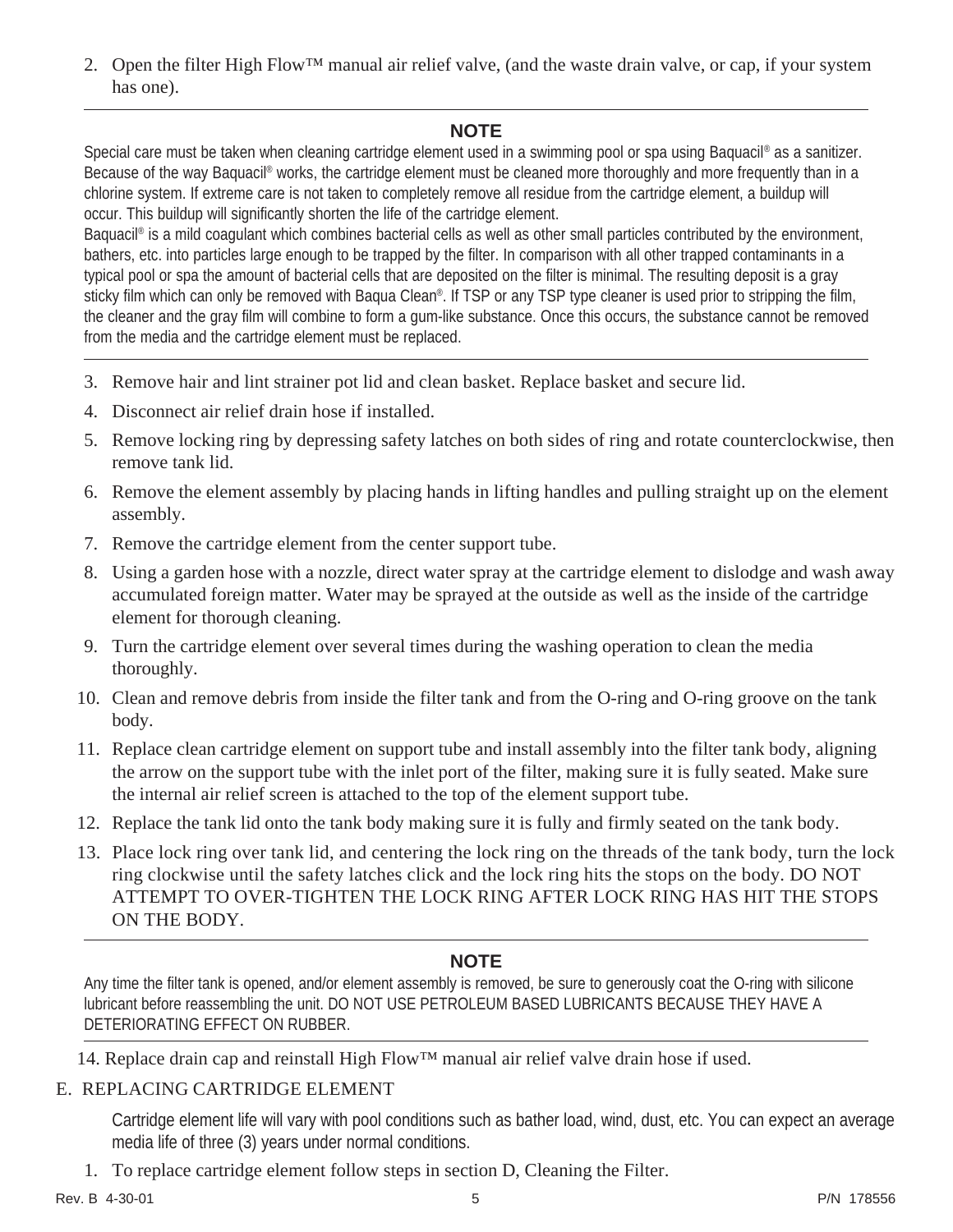### F. CLEANING THE HIGH FLOW™ MANUAL AIR RELIEF VALVE

- 1. Turn the pump off and shut off any automatic controls to ensure that the system is not inadvertently started during servicing.
- 2. **OPEN THE HIGH FLOW™ MANUAL AIR RELIEF VALVE UNTIL IT SNAPS INTO THE FULL OPEN POSITION, THEN WAIT UNTIL ALL PRESSURE IS RELIEVED.**
- 3. With the relief valve attached to the filter tank, pull out the locking tabs and remove the valve stem and cover assembly with a counterclockwise and lifting motion, see Figure 3.
- 4. Clean debris from the valve stem and body. Verify that the filter tank's air passage is open by inserting a 5/16 in. drill bit through the valve body. Verify that the O-ring are in good condition, properly positioned, and lubricated with a silicone base lubricant.
- 5. Reinstall the valve stem and cover assembly with a downward and clockwise motion until it snaps into position.

### **SECTION III. TROUBLE SHOOTING**

- A. Air entering your filter is dangerous and can cause the lid to blow off. Correct any conditions in your filtration system that allow air to enter the system.
	- 1. Some common ways to identify air entering the system:
		- a. Low water level in pool or spa skimmer is starving for water with pump running. Add water to pool or spa.
		- b. Air bubbles or low water level in pump hair and lint pot are caused by; low water level, clogged skimmer basket, split suction cleaner hose, leak in pump hair and lint pot lid, or leak in pump suction line.
		- c. Air bubbles coming out of water return lines into pool or spa with pump running, see items 1.a and 1.b of this section.
		- d. Air is discharged from the air relief valve on top of the filter when the valve is opened with the pump running, see items 1.a and 1.b of this section, above.
- B. Until the water initially put into the pool has been completely filtered, short filter cycles in between cleanings are normal. In most cases pool owners are dismayed by the undesirable color and appearance of water in a newly filled pool. Plaster dust can be responsible for short filter cycles, requiring frequent cleaning.
- C. If pressure drops on gauge, check skimmer basket and pump basket first for debris. If the baskets are clean, shut off power to pump and turn off any automatic controls. Then turn motor shaft with your fingers. If it turns freely then the pump must be disassembled and the impeller checked to see if it is clogged. If it is not frozen or clogged then there is an obstruction in the line between the pool and the pump.
- D. The pressure gauge is an important part of the filter system. It is your primary indicator of how the system is operating. Maintain your pressure gauge in good working order. Check the operation of your pressure gauge in the following manner:
	- 1. The pressure gauge should go to zero (0) when the system is turned off and pressure is relieved.



LOCKING

**TAB** 

BODY

VALVE STEM

AND COVER<br>ASSEMBLY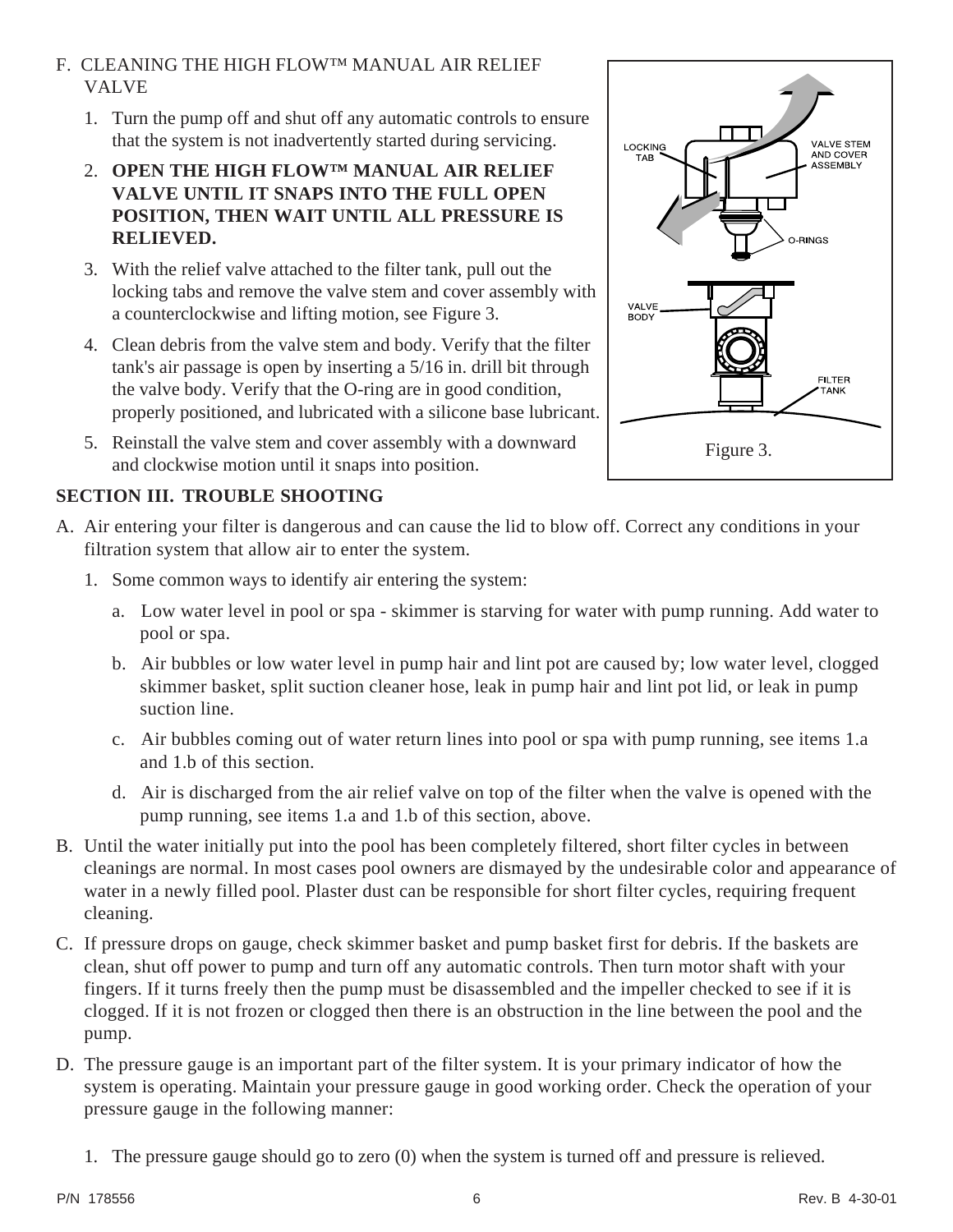- 2. The pressure gauge should indicate pressure when the system is operating.
- 3. The pressure gauge should be readable and not damaged in any way.
- 4. Replace the pressure gauge if it is not meeting the requirements of items D.1 through D.2 of this section, above.

### **SECTION IV. TECHNICAL DATA**

A. Filter Pressure Loss Chart. B. Flow Rate Table.



|           |         |            |            | Residential<br>Maximum Cartridge<br><b>Flow Rates</b> |        |            |            | Commercial<br>Maximum Cartridge<br><b>Flow Rates</b> |        |
|-----------|---------|------------|------------|-------------------------------------------------------|--------|------------|------------|------------------------------------------------------|--------|
| Product # | sq. ft. | <b>GPM</b> | <b>GPH</b> | 6 hour                                                | 8 hour | <b>GPM</b> | <b>GPH</b> | 6 hour                                               | 8 hour |
| 160314    | 50      | 50         | 3,000      | 18,000                                                | 24,000 | 19         | 1.140      | 6,840                                                | 9,120  |
| 160315    | 75      | 75         | 4,500      | 27,000                                                | 36,000 | 28         | 1,680      | 10.080                                               | 13,440 |
| 160316    | 100     | 100        | 6.000      | 36,000                                                | 48,000 | 38         | 2,280      | 13,680                                               | 18,240 |
| 160317    | 150     | 150        | 9,000      | 54,000                                                | 72,000 | 56         | 3,360      | 20,160                                               | 26,880 |
| 160318    | 200     | 150        | 9,000      | 54,000                                                | 72,000 | 75         | 4,500      | 27,000                                               | 36,000 |

(1) Recommended flow rate for residential is .5 GPM per sq. ft.

(2) Commercial flow rate is a maximum of .375 GPM per sq. ft. of filter area. NOTE: Actual system flow will depend on plumbing size and other system components.

C. Replacement Parts.

| Item | Part Number | Description                           |
|------|-------------|---------------------------------------|
| 1    | 98209800    | High Flow manual air relief valve     |
| 2    | 53003201    | Pressure Gauge                        |
| 3    | 178553      | Lid, 50, 100 sq. ft. filter           |
| 4    | 178561      | Lid, 75,150, 200 sq. ft. filter       |
| 5    | 59052901    | Locking Ring                          |
| 6    | 87300400    | Body O-ring                           |
| 7    | 59016200    | Air Bleed Sock Kit                    |
| 8    | 59053500    | Center Core, 50 sq. ft. filter        |
| 9    | 59053600    | Center Core, 75 sq. ft. filter        |
| 10   | 59053700    | Center Core, 100 sq. ft. filter       |
| 11   | 59053800    | Center Core, 150, 200 sq. ft. filter  |
| 12   | 59054000    | Cartridge Element, 50 sq. ft. filter  |
| 13   | 59054100    | Cartridge Element, 75 sq. ft. filter  |
| 14   | 59054200    | Cartridge Element, 100 sq. ft. filter |
| 15   | 59054300    | Cartridge Element, 150 sq. ft. filter |
| 16   | 59054400    | Cartridge Element, 200 sq. ft. filter |
| 17   | 178562      | Bottom, 50 sq. ft. filter             |
| 18   | 178554      | Bottom, 75 sq. ft. filter             |
| 19   | 178563      | Bottom, 100 sq. ft. filter            |
| 20   | 178560      | Bottom, 150, 200 sq. ft. filter       |
| 21   | 86202000    | Drain Cap Assy.                       |
| 22   | 51005000    | Drain Cap Gasket                      |
| 23   | 39104500    | Union Nut "C" Clip                    |
| 24   | 98212200    | <b>Union Nut</b>                      |
| 25   | 39102800    | Union O-ring                          |
| 26   | 79304600    | Body, Swivel                          |
|      |             |                                       |